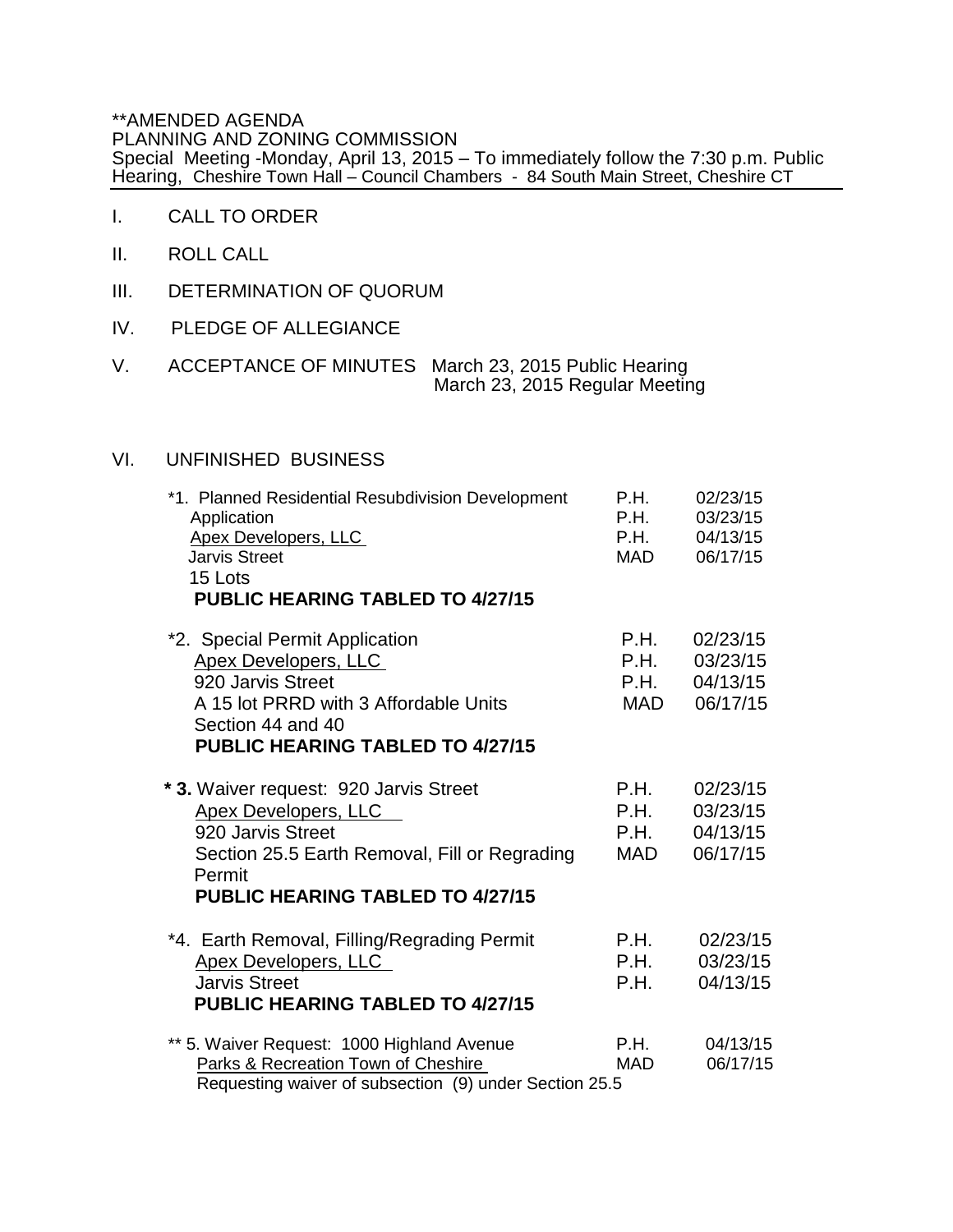| 6. | Earth Removal, Filling or Regrading Permit<br>Parks & Recreation<br>Bob Ceccolini - Director<br>1000 Highland | P.H.<br>MAD | 04/13/15<br>06/17/15 |
|----|---------------------------------------------------------------------------------------------------------------|-------------|----------------------|
|    | 7. Special Permit Application<br>Parks & Recreation Town of Cheshire<br>Bob Ceccolini - Director              | P.H.<br>MAD | 04/13/15<br>06/17/15 |

 1000 Highland Avenue – Cheshire Park Earth Removal and Grading for creation of a playground

## 8. TABLED APPLICATIONS

- a. Special Permit Application Clearview Farm Preserve, LLC 947 Cornwall Avenue Rear Lot Accessway TABLED
- b. Subdivision Application Clearview Farm Preserve, LLC Cornwall Avenue 21 lots TABLED
- c. Waiver Request of Clearview Farm Preserve, Mountain Road Pursuant to Section 11.1 Variances or Waivers of Regulations Requesting a waiver of the 250 feet separation set forth in Section 6.5 of the Subdivision Regulations. TABLED

VII. ADJOURNMENT